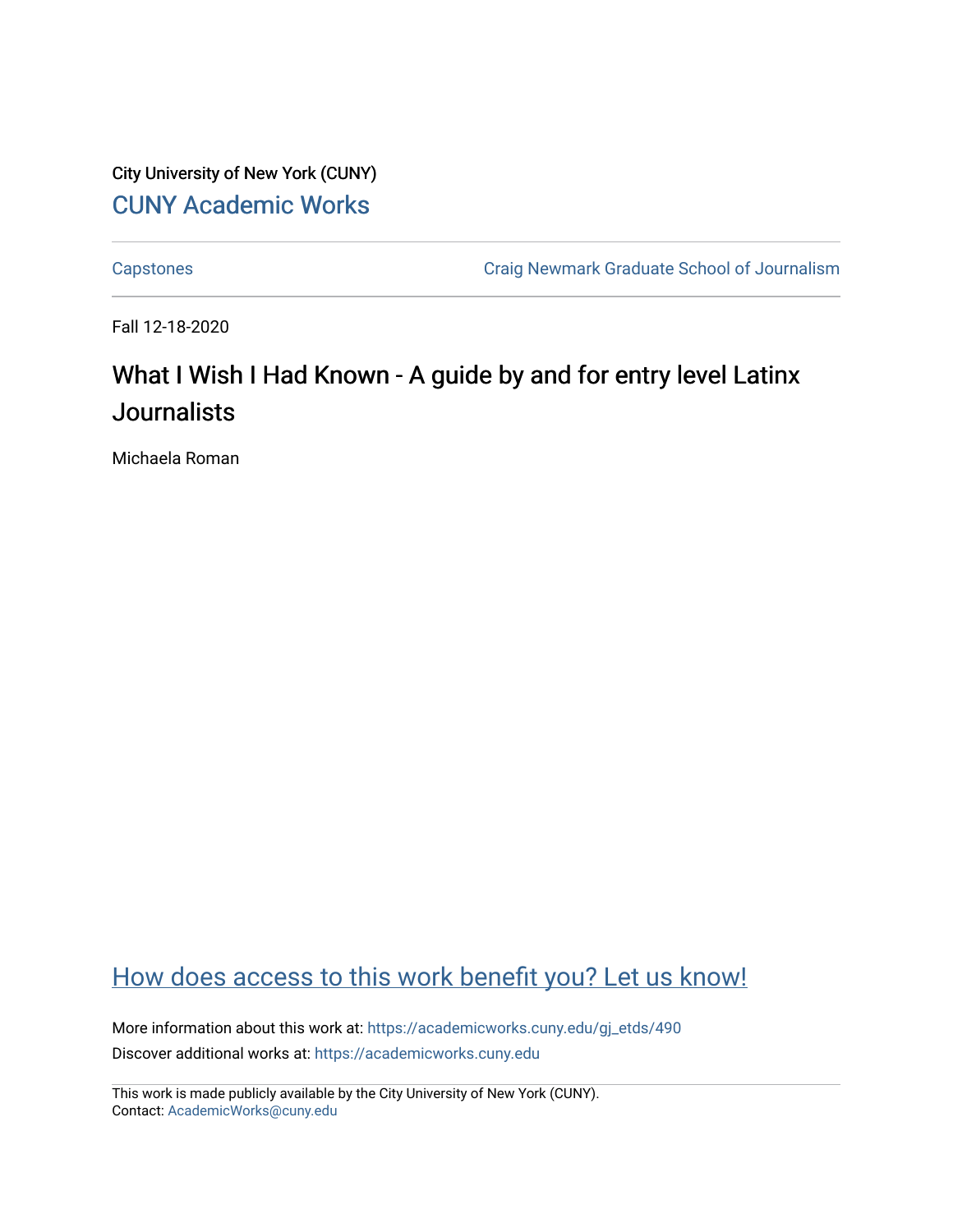**Community of focus:** Journalists who identify as Hispanic, Latino, Latina, Latinx, Hispanic, Chicano etc. in their early career years. **Main community product: [WHAT I WISH I HAD KNOWN - A guide by and for entry](https://docs.google.com/document/d/17jaZHKPs0-ZWxUMrDJZLXy1qZJOv_gClfLHtFpXBcg0/edit#) level Latinx Journalists** 

**Introduction:** For years now, if not decades, newsrooms have felt the pressure to diversify their newsrooms. There are national and regional organizations across the country that support marginalized groups and continue to push for more People of Color in newsrooms.

Diversity reports and studies across the country show more [non-white](https://googletrends.github.io/asne/?filter=race&view=3) people are entering [journalism](https://googletrends.github.io/asne/?filter=race&view=3) positions, but there is still so much room for growth and support. Editors and higher-ups are sometimes just thinking about fulfilling the need to hire POC staff but not go further to make sure they can retain them. There clearly needs to be support to make sure journalists feel comfortable and are not just treated as a necessary diversity hire. There also needs to be room for growth/promotions and not just keeping journalists of color at a barely livable wage. And there have been serious problems in some newsrooms invoking racism and/or abusive behavior.

Since George Floyd's murder sparked a national dialogue across the country, legacy newspapers like the LA Times, New York Times and Philly Inquirer have made it public they've been having some emotionally heated/heavy conversations about how the staff feels in their newsrooms. These discussions have largely been shaped by POC coming together in their newsrooms and by really bad/public/controversial headlines and stories where the outlet's employees are pressured to speak up for themselves.

Furthermore, what about journalists of color who've had to cover social justice protests sometimes resulting in violence — affecting the communities they identify as a part of?

Through private [groups](https://journalistsofcolor.us/) and public columns, journalists shared their stories of reaching new levels of frustration with the lack of diversity still present in their newsrooms staff and coverage. And newsrooms [started](https://www.desertsun.com/story/opinion/columnists/2020/08/20/column-usa-today-network-sets-new-goals-newsroom-diversity-2025/3360173001/) to listen — becoming more and more transparent about the makeup of their newsrooms staff and their plans to change.

As newsroom leaders figure out how to hire and retain more journalists of color and JOC's navigate conversations in the workplace of how diversity can be expanded in whose stories are being told and who is telling their stories — spaces of support and to vent are essential.

This year is a moment where we, as young journalists of color, can elevate our voices more than ever before and document our experiences early on in the industry. I've never been alone in feeling the need for more support. This is a community I am part of but have still learned a lot from.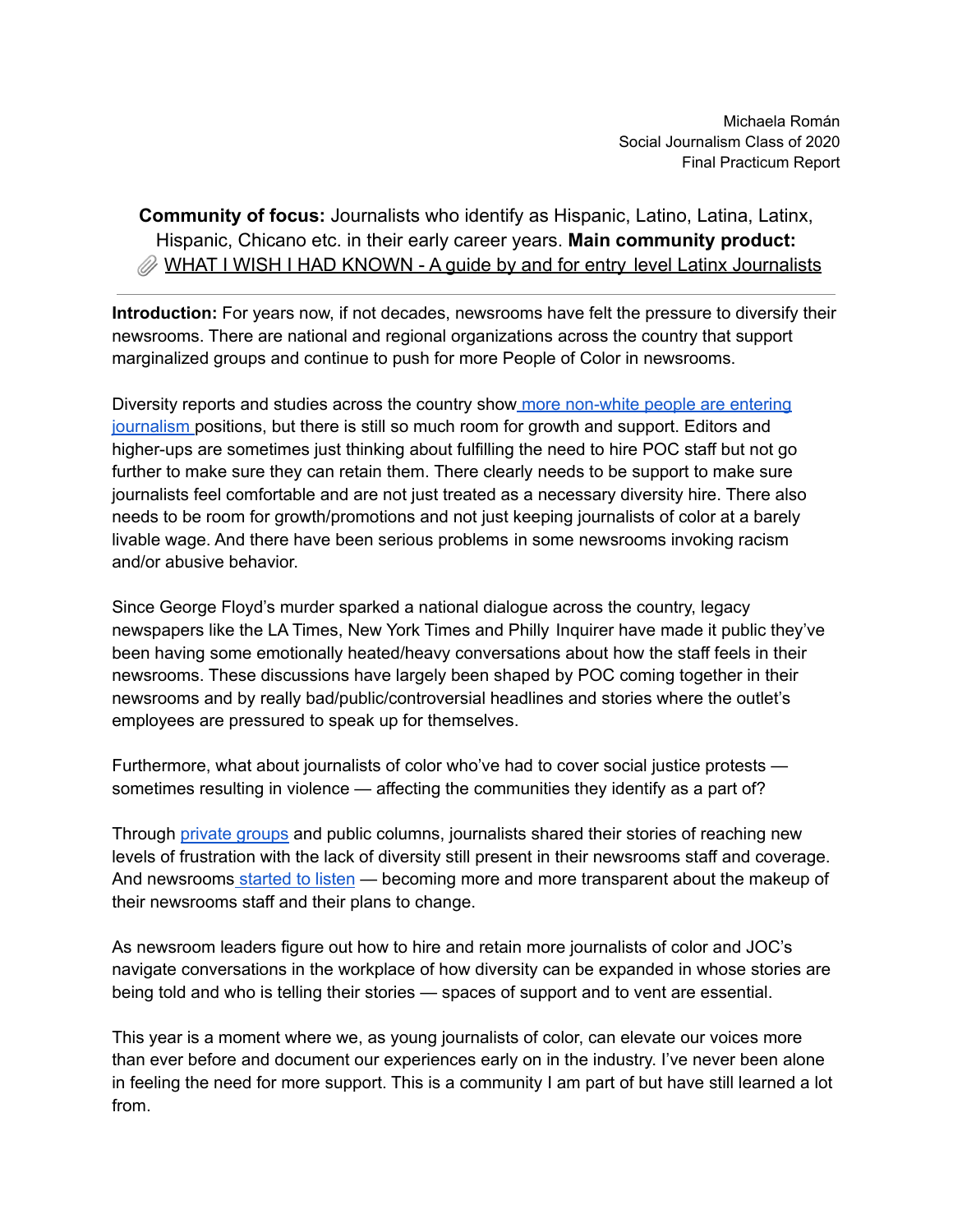My decision to choose this community was made to support the already existing journalism groups advocating for Latinx journalists and be purposeful about adding something new and useful to this very active community.

#### **Background:**

After seeing concerns and those being vocal on social media about their safety, mental health and overall distress working during a pandemic and social unrest, I reached out to early career journalists of color to see what their biggest concerns were.

In May of this year alone, there were over 800 assaults, arrests, and other obstructions to journalists covering Black Lives Matter protests—according to the U.S. Press [Freedom](https://pressfreedomtracker.us/george-floyd-protests/) Tracker. The Committee to Protect Journalists and other non-profit orgs have come together to offer resources for journalists nationwide but every major company, non-profit newsroom and other publications across the country have their own plans/process of protecting their reporters. Some have their own unions or are part of the News Guild, others don't have that kind of support.

The first thing I wanted to find out was what journalists needs were in the current moment and what sort of experience they were having:

#### Excerpts from interviews

**Julio Cesar Chavez, 26, is a Mexican-American Multimedia Journalist/Producer for Reuters. He is based in Washington D.C. but is often sent out to breaking news assignments across the country with very short notice. This summer, he covered the aftermath of George Floyd's killing in Minneapolis. When he was there, he was shot with rubber bullets by the Minneapolis Police Department. One rubber bullet punctured his left arm and one hit the back of his neck.**

"Reuters provides us with hostile environment training, which provides us with knowledge of what to do when we're in a dangerous situation. We rely on previous training and go into autopilot to get ourselves out of the situation safely. I don't think other journalists are prepared the same way, that haven't gone through a training like this. I think all journalists that might be exposed to violent situations need a form of training to make sure they can make it out safely."

Q: How have you been trained to protect your physical wellbeing?

- How to look for exits
- How to put on gas masks and when to put them on.
- How to gauge where the smallest crowds are because you don't want to get caught up in a crowd crunch.
- What to have in a fanny pack medical kit.

#### **Mion Edwards, 23, is a Black News Associate at NBC. She rotates through different broadcast shows every few months. Her tasks include news gathering, finding archive footage, conducting interviews and producing. She's currently working remotely.**

"I've always felt safe physically. I never felt threatened by anyone. One of the most difficult weeks for me was when all of the George Floyd protests were happening. I was working with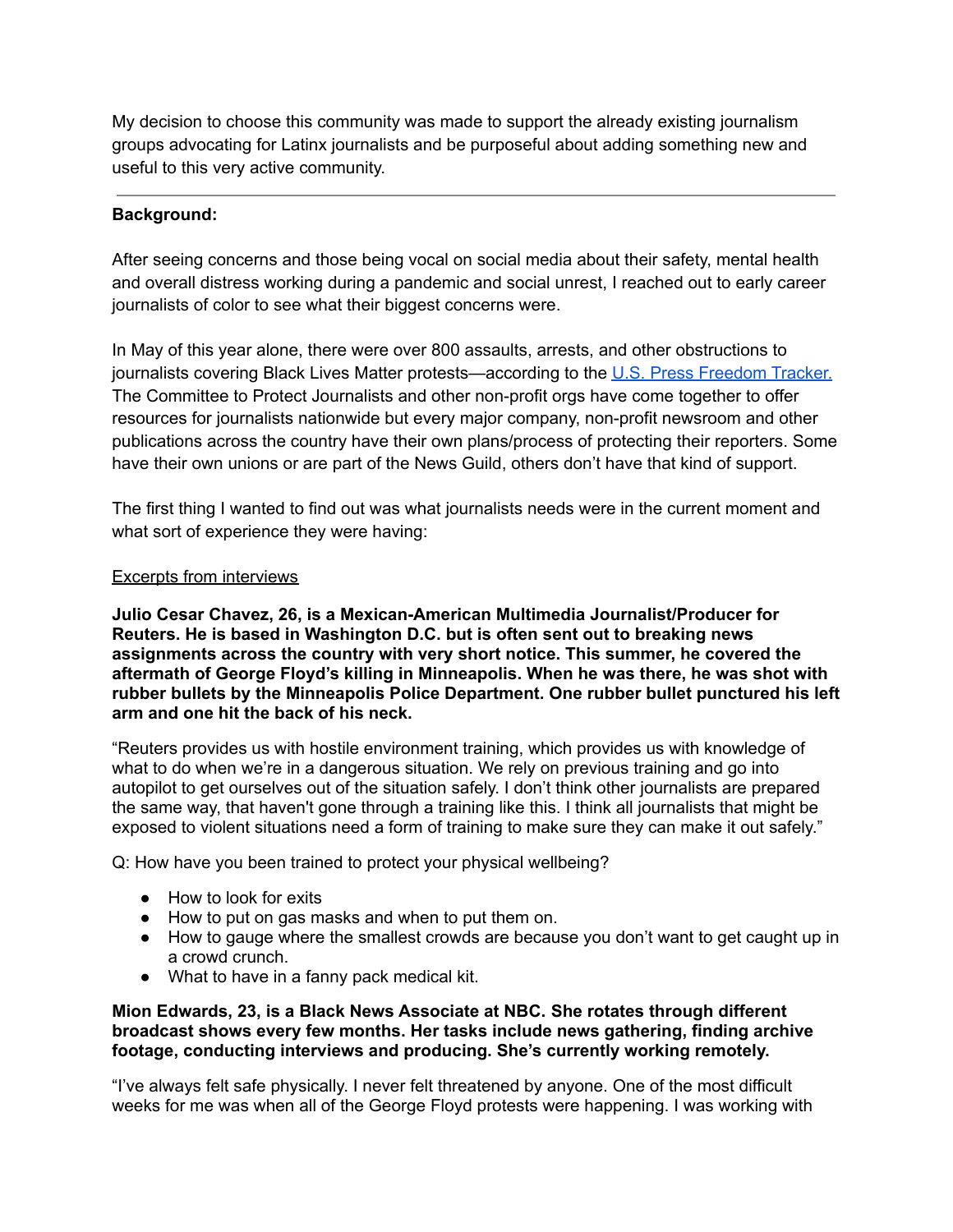the TODAY show crash research team and for two or three weeks that was all we were talking about. Yes, I was happy to get coverage and assist our producers but it was the most mentally draining thing I've ever had to do."

"I had to watch videos over and over again and see the images and videos of people that look like me getting slaughtered and killed on screen, and having to censor it, I have to cut the video up until that happens. People were peacefully protesting and next thing you know they're bleeding. Even though we were virtual, I had two people checking in on me more but I kind of went into a mood of just "I gotta get it done" but it was so depressing."

• She would feel comfortable asking for the day off if needed

"I felt like my first instinct was to not look inward into the newsroom but to look outward and ask my grandparents how they survived times like this. As far as work wise, I do feel ok talking to Black journalists at NBC. We have groups like the Black Employee Network and we would send each other resources."

"When you're Black you have to not just make sure you're doing a good job but that you're doing an excellent job to push back the stereotype of being "an angry black girl." Someone told me in the company, a producer who's sweet, said to 'come in and be yourself and be polite but also be yourself. If they think you're mean or crazy or hold stereotypes in their hearts—they're always going to. There are times where you have to speak up.'"

#### **Jasmine Aguilera, 27, is a Latina reporter covering immigration at TIME. She's been at the company for less than a year but feels generally supported since it's encouraged to speak up.**

"I would advocate for myself in my newsroom but only because it's encouraged by my editors to do that. If that weren't on the table to be able to advocate for ourselves, I probably wouldn't. I think the default, culturally, is for us to keep working and to keep proving that we deserve to be in the newsroom. Our instinct, as entry-level people of color, is that we're at the bottom of the totem pole."

#### **Key numbers:**

- In May of this year alone, there were over 800 assaults, arrests, and other obstructions to journalists covering Black Lives Matter protests—according to the U.S. [Press](https://pressfreedomtracker.us/) [Freedom](https://pressfreedomtracker.us/) Tracker.
- Non-Hispanic whites account for about three-fourths (74%) of newsroom employees ages 18 to 49, and they represent 85% among those 50 and older, according to [Pew](https://www.pewresearch.org/fact-tank/2018/11/02/newsroom-employees-are-less-diverse-than-u-s-workers-overall/) [Research](https://www.pewresearch.org/fact-tank/2018/11/02/newsroom-employees-are-less-diverse-than-u-s-workers-overall/) Center. Disclaimer: this is a 2018 Pew analysis of 2012-2016 data and may be slightly out of date.
- A Knight [Foundation](https://knightfoundation.org/articles/in-u-s-views-of-diversity-in-news-vary-by-party-id-race/) study found that, overall, 69% of Americans say that reflecting the diversity of the U.S. population is a "critical" (35%) or "very important" (34%) role for the media. Black (50%), Hispanic (43%) and Asian people (41%) are more likely than white people (30%) to say the media's role in reflecting diversity is "critical."

After learning what I did from the one on one conversations, I then sent out a survey to 15 other Latinx journalists to find out what kind of support they were receiving/seaking and ideas on what could be improved.

#### **First survey:**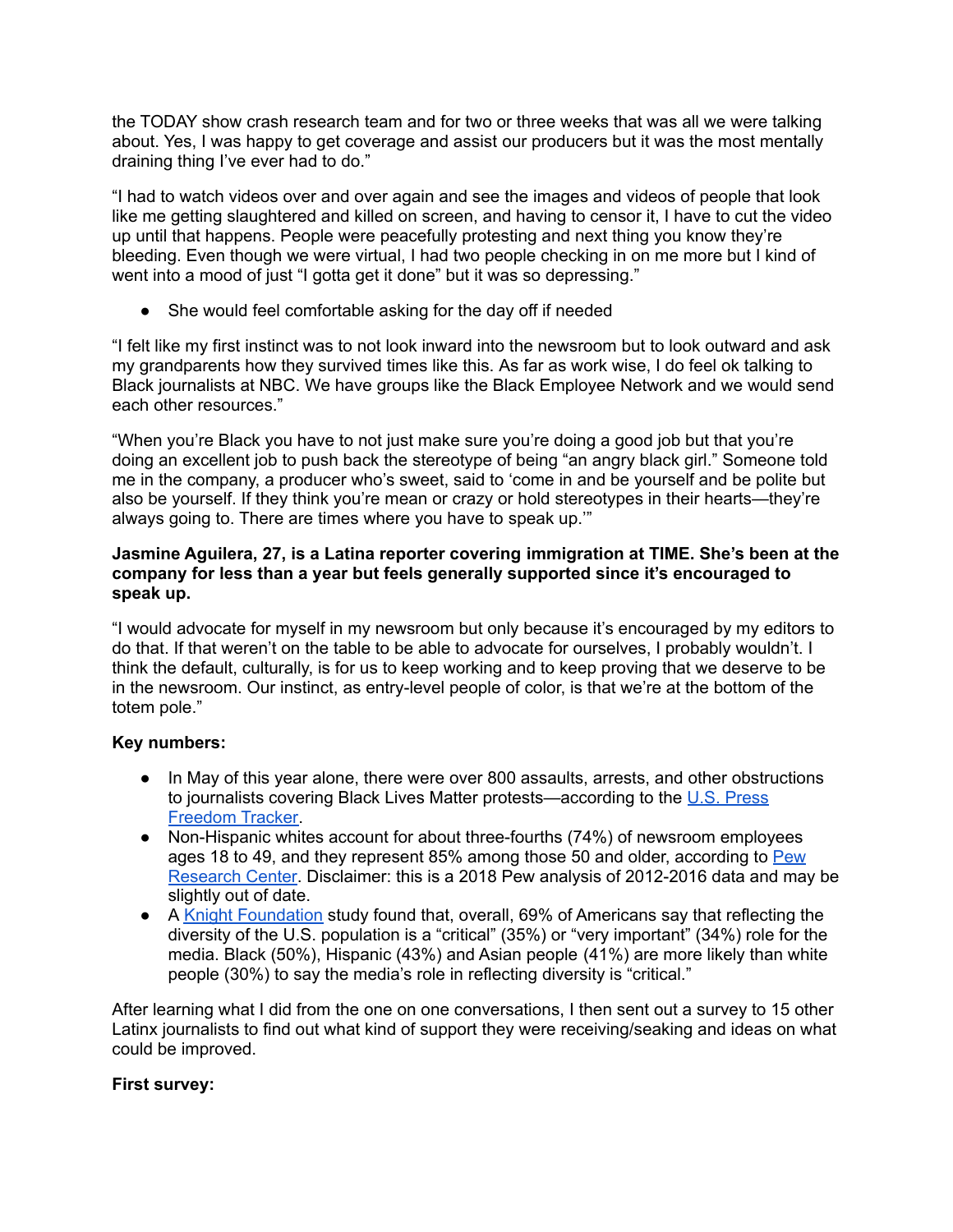- **• Name**
- **• Position Title**
- **• Years Working in a newsroom**

**• Do you have a support team you can count on in your newsroom? If so, what does that look like?**

**• What would you do If you are feeling physically unsafe in the field? (If applicable)**

#### **• Are there any outside organizations you feel comfortable reaching out to for support? List any that apply.**

After collecting these responses there was an overarching theme in the responses — everyone had a lot to say about what they had learned in navigating their newsrooms in just a short amount of time.

At first I considered a newsletter: **"Resources for entry-level Latinx Journalists"** — a bi-weekly newsletter that highlights resources, updates and motivation for young Latinx journalists looking to improve their work/life balance and physical/mental well-being. However, this proved to not be a sustainable idea. Community members I spoke with said they receive plenty of newsletters as is and it's unlikely the categories would have a substantial amount of updates.

Someone suggested I think about a guide to navigating newsroom culture early on.

This turned into the idea for a **"conversation starter kit"** where I would crowdsource general concerns and create a list of solutions on how journalists can advocate for themselves. Although a unique idea, this also was not a practical framework.

Instead of being told what to say, journalists I spoke with said they would prefer to share what has worked for them and things they learned that may or may not be applicable to everyone.

**What did the community need?** A safe space to share experiences as they experience them.

#### **The approach for this [practicum:](https://docs.google.com/document/d/17jaZHKPs0-ZWxUMrDJZLXy1qZJOv_gClfLHtFpXBcg0/edit#)**

#### **WHAT I WISH I HAD [KNOWN](https://docs.google.com/document/d/17jaZHKPs0-ZWxUMrDJZLXy1qZJOv_gClfLHtFpXBcg0/edit#)**

Inspired by the success of  $\triangle$  Real Media [Salaries](https://docs.google.com/spreadsheets/d/1SP3Sqqdv6R8chFamjtgdNlOrUar-hJXvkMSeha2mHQ8/edit#gid=0)  $\triangle$ , a space where journalists could be transparent about their salaries and remain anonymous, I wanted to create a product that was also as accessible as a google spreadsheet where journalists could share their experiences (as they said they wanted to) and was easily accessible.

Most, if not all, of the journalists I talked to use their google drive on a daily basis.

After redistributing the survey with more specific questions:

#### • **What advice would you give yourself if it was your first day in your newsroom all over again?**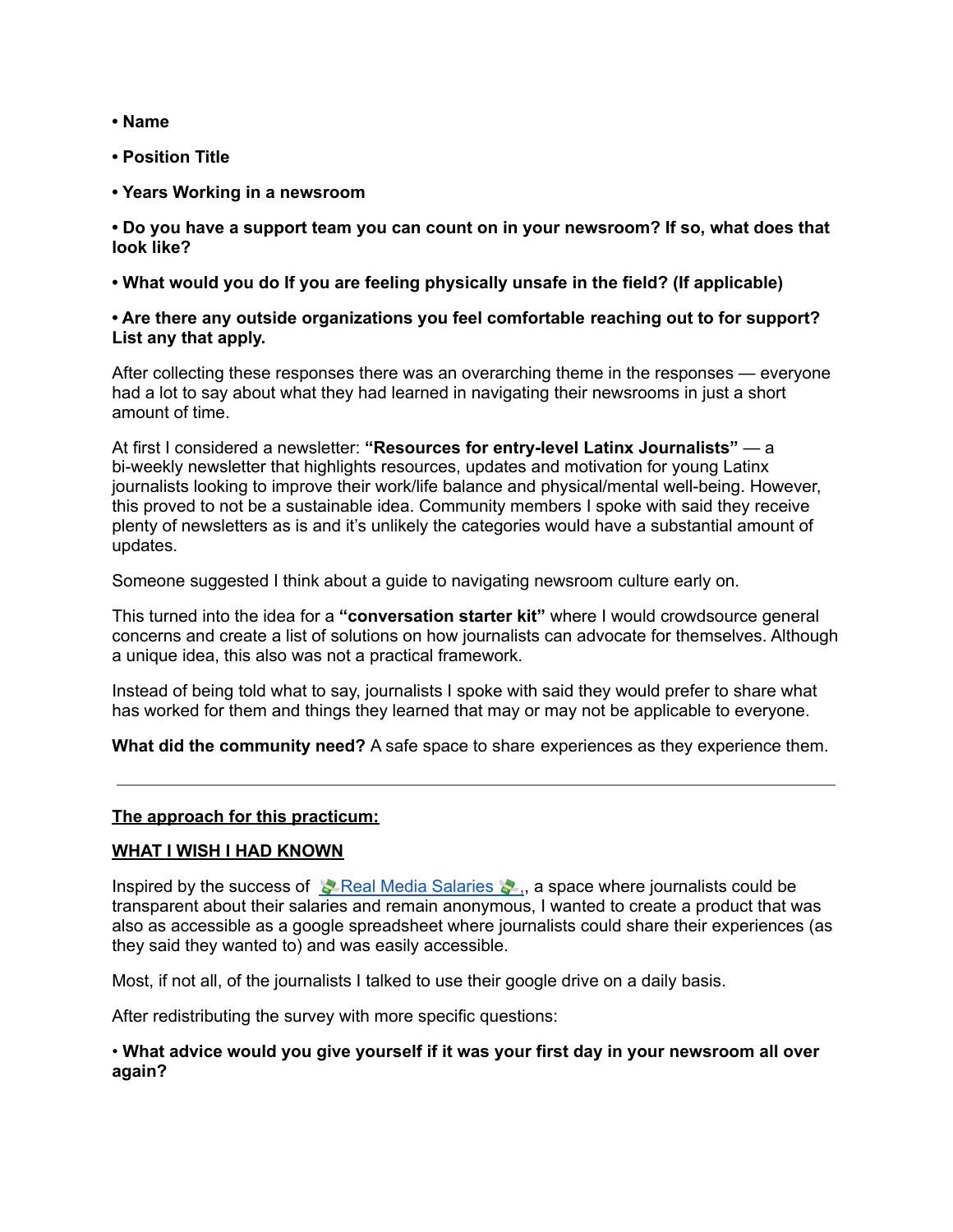#### **• When you need a break from working on assignments that may be traumatic or hectic, what are your ways of taking a step back?**

#### **• Is there anything you would want entry-level Latinx journalists to know?**

These three questions, added to the original survey, had the longest answers and I was able to work with those who submitted to come up with three main umbrellas:

### **Advice to [younger](https://docs.google.com/document/d/17jaZHKPs0-ZWxUMrDJZLXy1qZJOv_gClfLHtFpXBcg0/edit#bookmark=id.t9pjpkom9e8w) self | [Safety](https://docs.google.com/document/d/17jaZHKPs0-ZWxUMrDJZLXy1qZJOv_gClfLHtFpXBcg0/edit#bookmark=id.77e96f12y3r6) | Self [care](https://docs.google.com/document/d/17jaZHKPs0-ZWxUMrDJZLXy1qZJOv_gClfLHtFpXBcg0/edit#bookmark=id.od0t9io5oc65) | [Affirmations](https://docs.google.com/document/d/17jaZHKPs0-ZWxUMrDJZLXy1qZJOv_gClfLHtFpXBcg0/edit#bookmark=id.d8xwrvk9msz6) | [Resources](https://docs.google.com/document/d/17jaZHKPs0-ZWxUMrDJZLXy1qZJOv_gClfLHtFpXBcg0/edit#bookmark=id.ly22x1p8ixo)**

#### Examples of excerpts from submissions to support each section:

Advice to younger self:

- *- "Accept that you're going to make mistakes sometimes and that's okay," - Elizabeth, 23*
- *- "It should not only be \*our\* responsibility to bring up issues, and the onus should not just fall on Latinx journalists (and more broadly journalists of color). Our opinions, voices and lived experiences matter, so share them," - Lauren, 29*

#### Safety

- *- "When I was reporting, if a source or environment made me feel unsafe I would excuse myself and call a close friend or family member," - Tori, 25*
- *- "Leave. Safety is always a main priority. This is also something that should be planned for, if able to, ahead of time before going out on assignment," - Joel, 24*

#### Self Care

- *- "After particularly traumatic assignments, sometimes the best remedy is to cry about what you've seen or heard (because you are a human, after all), then remind yourself that the journalism you produced is crucial in telling the story for the community," - Lauren, 29*
- *- "Create for yourself. Take ownership of ideas you have as you begin to learn more," - Lyanne, 27*

#### **Affirmations**

- *- "Though many publications are only now realizing it, you are an asset and you should absolutely see yourself that way," - Jasmine, 27*
- *- "Believe in yourself. Bet on yourself. Trust yourself. Say it out loud as many times as you need to until you believe it and others call it into question," - Isabeth, 28*

Resources brought up more than once in survey entries:

- The National Association of Hispanic Journalists (NAHJ)
- **- [Journalists](https://journalistsofcolor.us/) of Color Slack:** A Slack workspace that is completely off the record and dedicated to growing and expanding the community of journalists of color.
- **- Latinas in Journalism [Mentorship](https://www.latinajournalists.com/) Program:** A mentorshipfor Latina women and non-binary Latinxs working in news and seeking mentorship from fellow Latinas in the industry.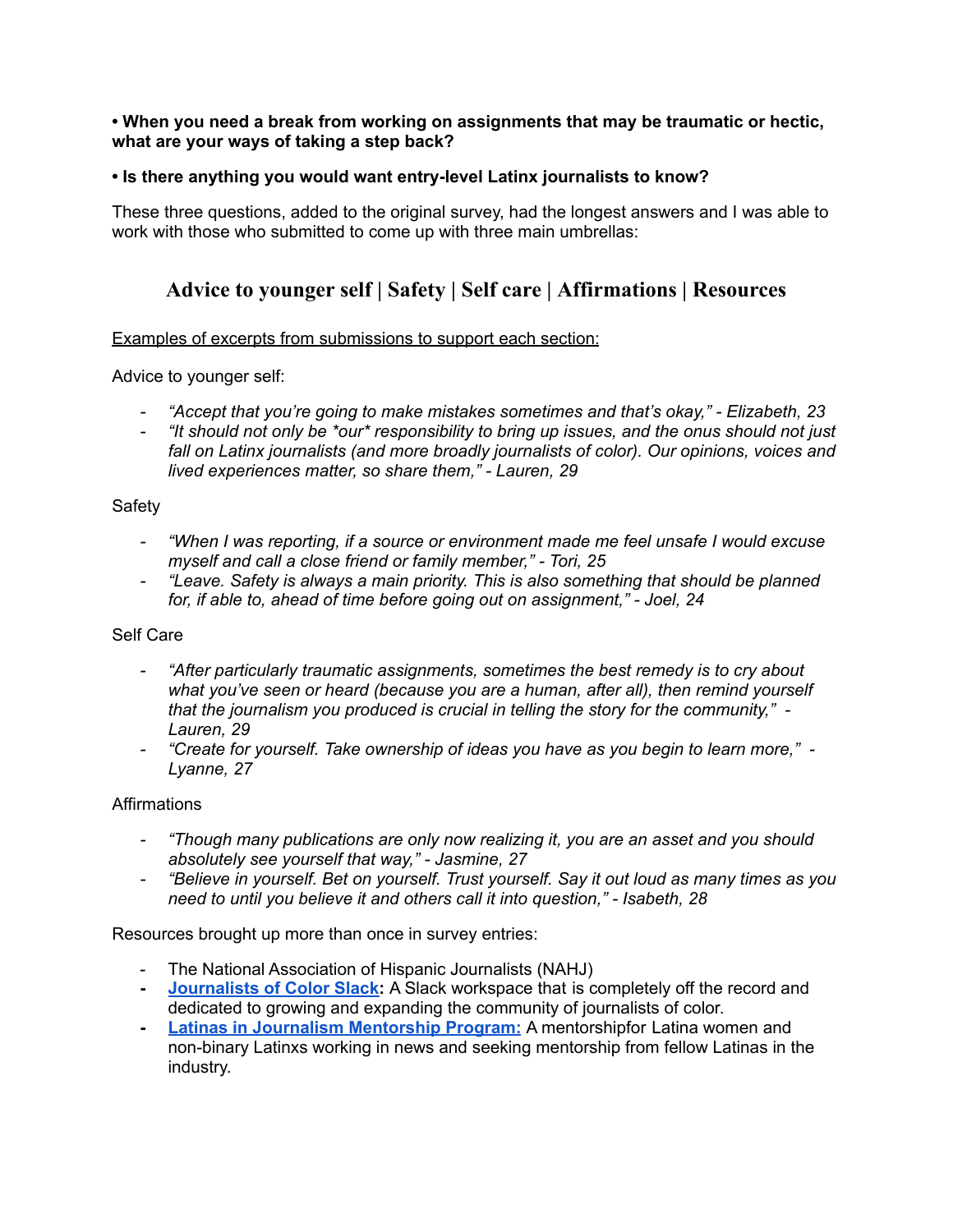All submissions in the doc are currently publicly anonymous. This was done so everyone who initially participated was able to be as transparent as possible. Going forward, journalists will have the option to publicly add comments to the doc, still submit quotes anonymously and share short stories in the doc.

Who I learned I might NOT be serving: Going forward I would try to reach out to more groups that aren't just the main diversity initiatives working to support Latinx journalists. More specifically, I would reach out to college journalism programs and ask them to share the doc with students who are just about to go into the field. This way they know what other early career journalists have gone through and also know that they have that sort of support set up.

#### **Metrics, outcomes and impact:**

This project, and the work I've done talking to the 30 journalists I did, is just a very small part in what needs to be done to create consistent support for journalists of color but it's another approach.

I reached out to a handful of journalists who interacted with the guide to see how it can be improved and how they felt using it:

#### **Qualitative feedback:**

"We should be sharing what we go through with each other so this is a start."

"I thought it was cool. I had never seen a survey focused specifically on early career Latinx journalists."

#### **Quantitative analytics:**

Of the **30** journalists who interacted with the doc, they were 65% male and 35% female.

Job titles included:

- Bilingual Multimedia Journalist
- Reporter
- Editor
- Digital Producer
- News Producer

I originally set a goal of 100 journalists but I think only having 30 was an easier size to crowdsource and allowed me the bandwidth to follow up with any clarifying questions. I also thought I would only have journalists under 5 years in the field, but a handful of journalists who participated were in the 10+ years category.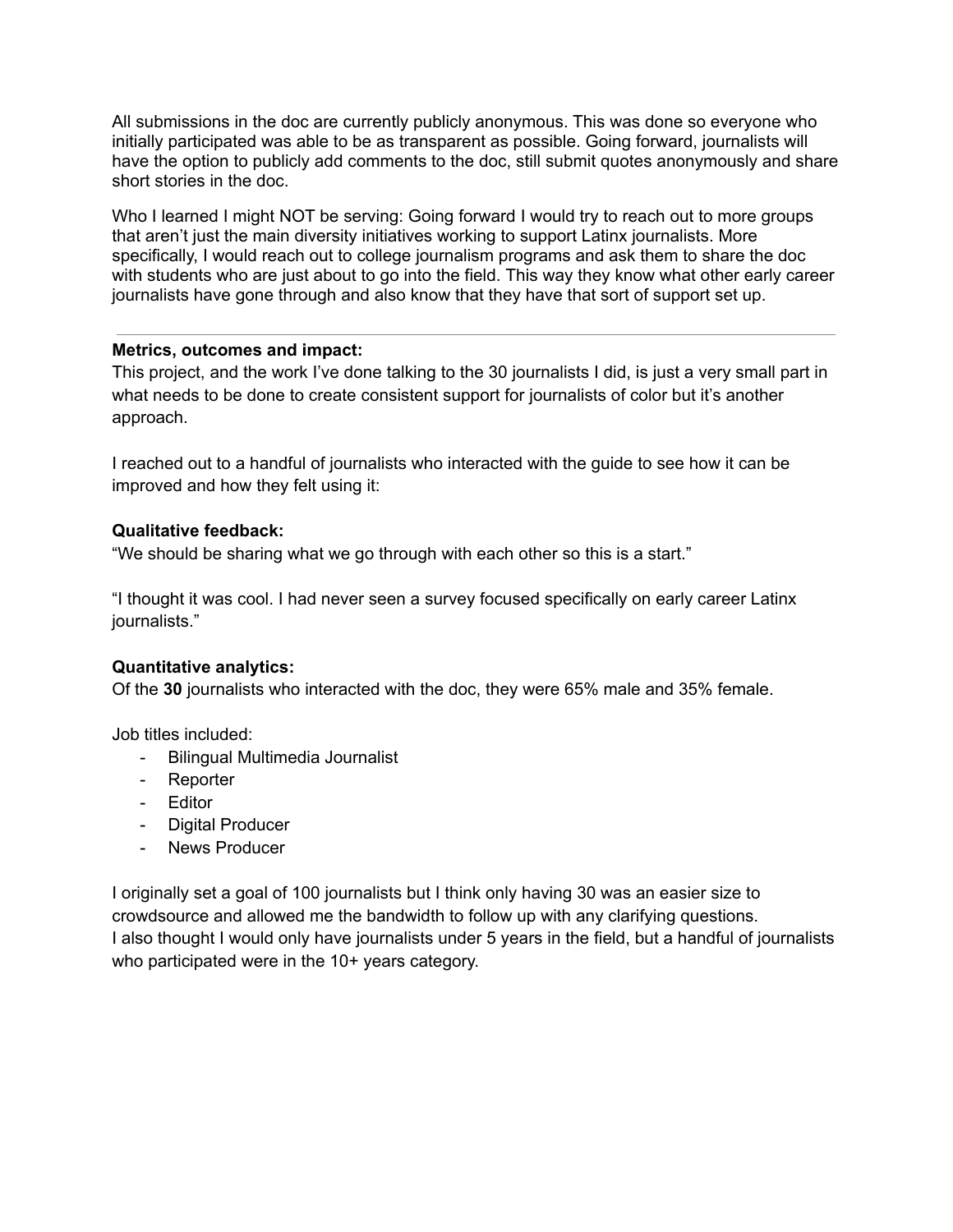

#### **Reflecting on the bigger picture**

Having a late start from switching communities at the start of this final semester, made one of the biggest challenges of this project was time management. I spent too much time caught up on not producing something that wouldn't be useful to this community or had been done before when I should have been spending time actually trying out different products.

Although I did not create any social media accounts to promote this project, it's something I wish I would have done. I've done work on social strategy for three different newsrooms (THE CITY, El Paso Matters and the San Francisco Chronicle) while being a part of this program. Links to my work can be found at [michaelabot.com](http://michaelabot.com/)

Aside from social media, future goals for this guide would to be to set up an alert system.

#### **What I learned from this project**

- Journalists are going to have different experiences depending on their location, newsroom size, years in the fiend and how heavily they're affected by doubt and imposter syndrome.
- It's REALLY hard to start from scratch and feel like you're doing good engagement work.
- Any form of support is appreciated.
- Everyone's time is sensitive so make sure they understand the full weight of why their voices and stories matter and what it will be used for
- I was glad to see so many journalists appreciated this space. This is a start.
- I'm proud to even have 30 participants.
- If I could do this all over again I would partner with organizations from the get go.

#### **What I learned from social-j**

- Changing your community, let alone in a pandemic, is challenging but doable especially if something is more timely and/or you feel like you're forcing the space you're in.
- Listening and adjusting your service/product for a community based on what is most practical and useful is KEY.
- Understanding how to be patient is important.
- Not everything has to be a story. Journalism can come in many forms.
- Community events work.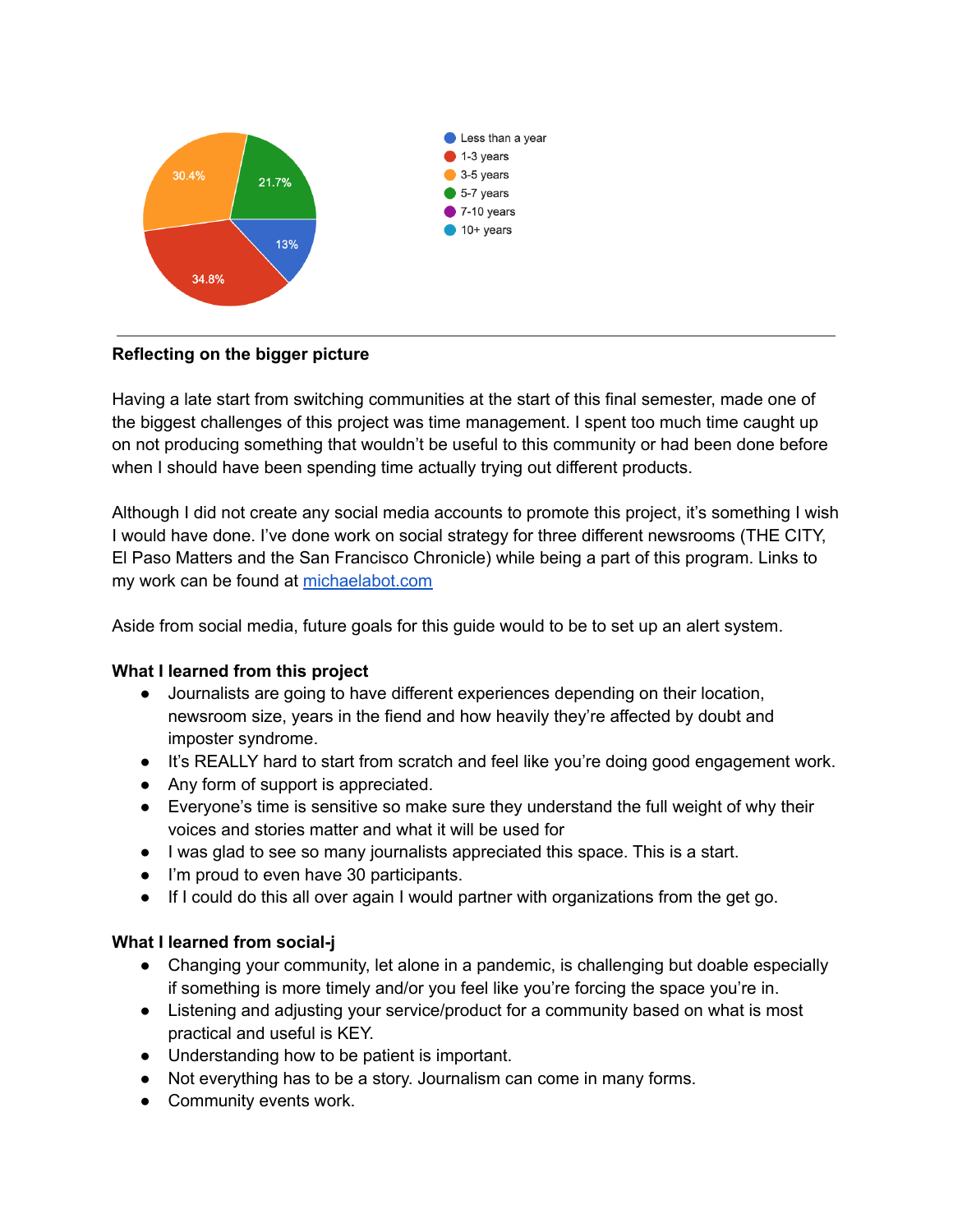• The communities you report for want to see the faces behind the reporting and know you for you, not just your stories.

#### **Best practices for Engaging Latinx journalists**

- 1) **Be open to new ideas:** Everyone is going to have different experiences. If someone wants to talk or expand on a certain concern they have in journalism or a specific newsroom, hear them out and see how you can offer them resources on an individual level.
- 2) **Be mindful of those in that space:** There have been plenty of Latinx journalists working on support and diversity initiatives for decades. Run ideas by them and be sure to always collaborate when possible.
- 3) **Meet people where they're at:** The reason this was in the form of a google doc was because it was practical for the community. It's easily accessible in a space they already are and work in.

## **Course Appendix:**

Over the course of this program, I switched my community twice. After attending a press conference on living improvements needed in the New York City Housing Authority (NYCHA) Smith housing complex, I met advocates who serve as liaisons between the government and residents. I thought this would be a good community but came to realize I was forcing the idea that there were other liaisons and people in need of resources in these spaces. In the fall semester, I worked with another student on a documentary about a rat infestation in the Prospect Heights neighborhood of Brooklyn. This led me to switch my community to neighborhoods organizing around rat infections. When the pandemic changed everything, I let go of this community to pursue one I knew well and was timely. I learned so much from these different spaces and although difficult to continue to start over, I still produced work for our courses that proved to be effective to my understanding of good community reporting and products.

Here is some work I'm proud of:

#### **The Texas Tribune's [Engagement](https://docs.google.com/document/d/1Yv0APxx7Q4V5Ah6wnx8dyxJ-R8BIPIfUk1U1hLwYFfs/edit) Producer Evlia Limón shares how she started working in [engagement](https://docs.google.com/document/d/1Yv0APxx7Q4V5Ah6wnx8dyxJ-R8BIPIfUk1U1hLwYFfs/edit) and how she measures impact**

One of my favorite courses in this program was Metrics and Outcomes. Learning how to measure impact both quantitatively and qualitatively, is so essential to good audience engagement/development work. This is the course where everything we study, and realizing what I can bring to this industry, clicked in my head. One of our assignments was to find someone who works in audience engagement and ask them about their methodologies of measuring impact.

Learning from those whose work we can learn from has been essential to getting the most out of this program and I also feel like this piece also showcases my writing and interviewing skills.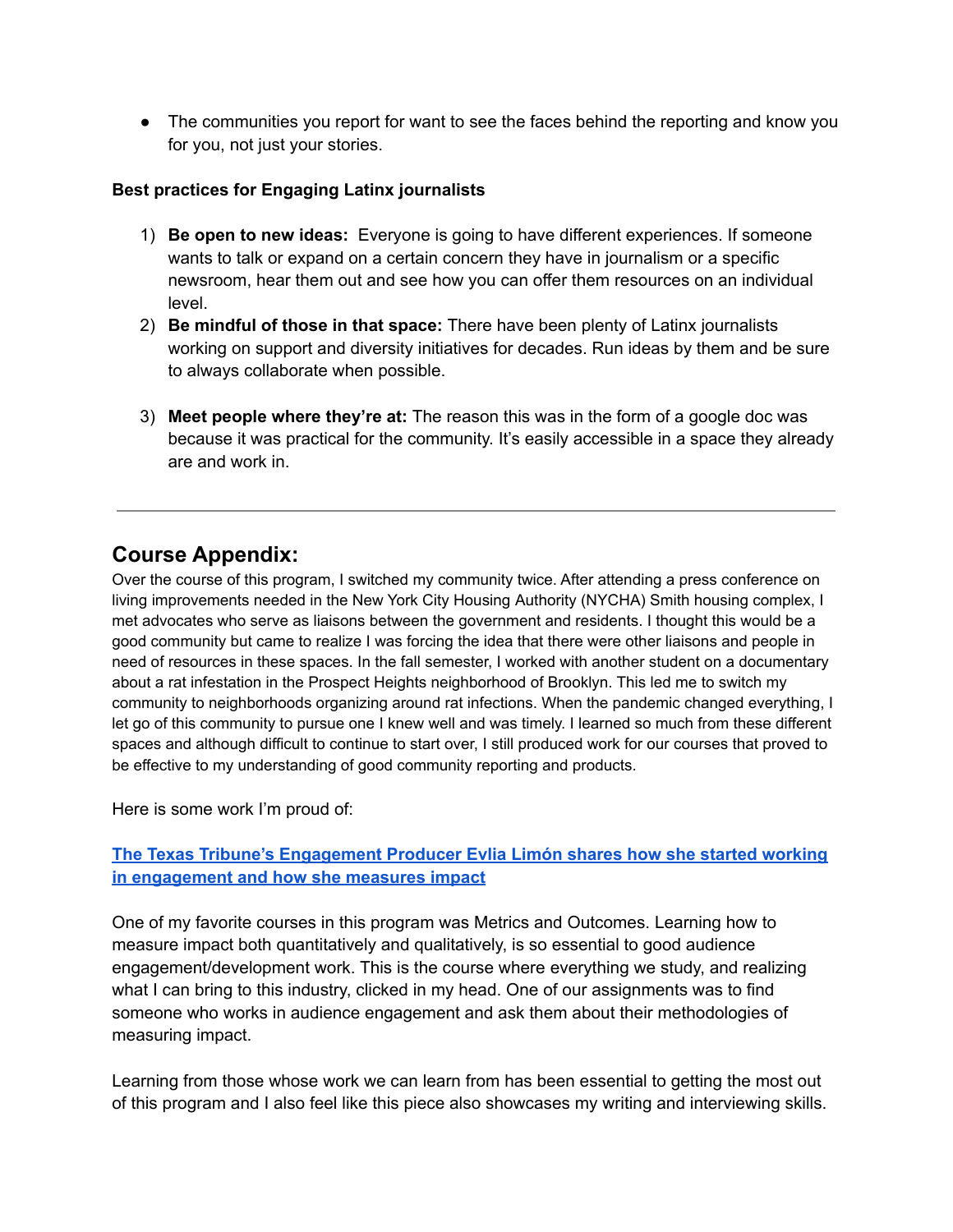**This was my pitch for this report:** *I'm interested in doing my paper on Elvia Limón, Engagement Producer at The Texas Tribune.*

*Elvia started off as a community engagement reporter in Dallas and then moved to Austin to work on engagement state-wide. I think it would be great to hear about the difference in these two roles and the ways to focus on engagement hyper locally and on a state scale. I'd also like to learn more about her use of engagement through social media and newsletters at the Tribune. She manages their daily newsletter "The Brief", talks in Facebook groups to readers and works on crowdsourced explainers with reporters. I would also ask her how she organizes all the crowdsourcing data and her approaches in conversations and building relationships with communities. Talking to a fellow Texas Latina, it would also be great to hear if/how they serve the state's 40 percent hispanic population through engagement.*

#### **The [Prospect](https://www.youtube.com/watch?v=mXVbvm7u8EE&feature=emb_title) Heights Rat Task Force**

This is a video I produced with my classmate, Peter Senzamici, in our intro to Video and Audio course our first semester. Although not a core course of the Social Journalism program, I still used this assignment to practice listening to a community and verifying the community's concerns with those who need to be held accountable.

Working on this video led me to change my community from social workers who work with NYCHA residents to New Yorkers organizing around rat infestations. I went on to [report](https://docs.google.com/document/d/1f1TNfr8ghzZdHDvTXCDXt-H1M9bzBi2ciN3yQGDZrg0/edit) on this topic and these [community](https://docs.google.com/document/d/1f1TNfr8ghzZdHDvTXCDXt-H1M9bzBi2ciN3yQGDZrg0/edit) concerns and keep this as my community up until the end of the second semester.

#### **THE CITY Brooklyn Coverage (group [presentation\)](https://docs.google.com/presentation/d/1OMd9xn6eyQfBzjpZ2bNlp0_p0bQOBnMEAzBcNNs-3Jk/edit#slide=id.g848bf0f538_0_3)**

In this Metics & Outcomes assignment, we were asked to work as a group to analyze findings from data pulled from THE CITY's Facebook analytics. This gave us the chance to question the data, dive deeper into pivot tables, create visuals from our findings and present our suggestions on what could be approved to the engagement editor, who just happened to be our professor.

#### **[Learning](https://twitter.com/michaelaroman_/status/1179456100829204485) to make Twitter threads**

When I thought my community was going to be NYCHA-related, it was around the same time we were asked to create a Twitter thread for an assignment in Social Media Tools. At this event I practiced live tweeting for a community. Since this, I've produced contunless Twitter threads for multiple internships I've held this year that have become stronger overtime.

#### **Journalists covering [communities](https://docs.google.com/document/d/17Ojr6GxkqukNezwzHQJQBUJIi-rIw802T_ycczkmh_M/edit) with Rodent Infestations**